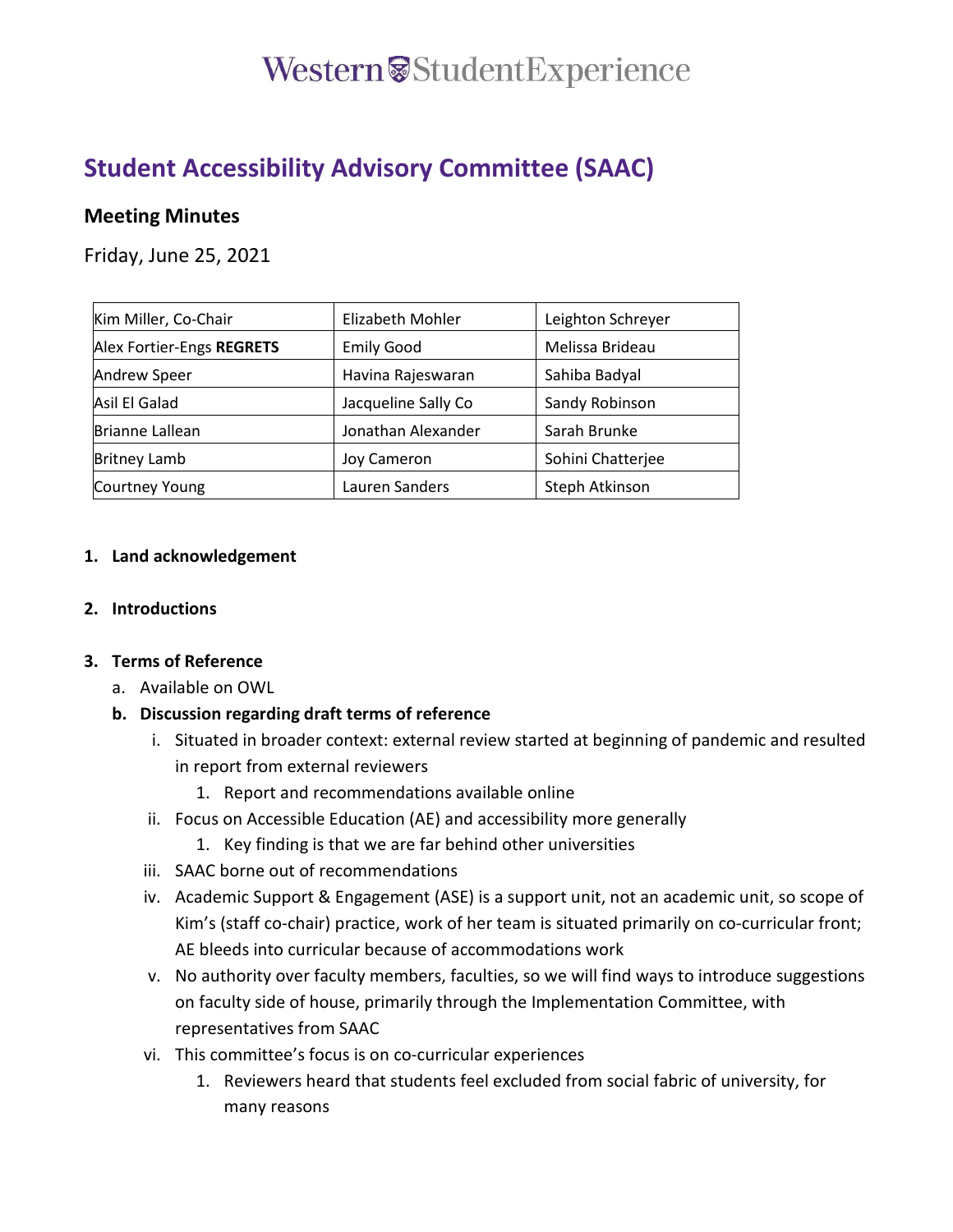## Western<sup>®</sup>StudentExperience

- 2. There will be moments where SAAC will be asked to weigh in on other accessibilityrelated work taking place in different pockets on campus
- vii. Roles and responsibilities
	- 1. Complete any advanced preparation and attend as best as can
	- 2. Send regrets [\(ase@uwo.ca\)](mailto:ase@uwo.ca) if cannot attend a meeting
- **c. Committee member suggested we need to look at more than just co-curricular side of things**
	- i. Report was more comprehensive than this plus there will be representation at implementation committee
		- There will be space at these meetings for conversations that are happening in parallel at implementation committee; SAAC representatives will bring info back, discuss, share back; continuous feedback loop
		- Chance that we will move into some sub-committee work on specific topics
		- Need to think strategically about how we position SAAC in the broader context
- **d. Committee member suggested that to be fair to those not on SAAC, need to find way to hold ourselves accountable** 
	- i. Minutes can be publically shared on the committee website so anyone can see what we discuss
	- ii. As we identify action items, we can track progress and report on accomplishments, timeline of progress
	- iii. Provide mechanism for non-committee members to interact with the minutes, for example an online form where someone can raise concerns, ideas, etc. for the committee to consider
	- iv. Hold occasional open meetings for general student population, to allow for sharing, feedback, concerns and then use that to inform committee discussions
	- v. Share any recommendations that committee is making with general student population through a survey to solicit feedback
- **e. SAAC will still play a role in what implementation committee will prioritize**
	- i. Student voice will be important regardless of what topic is being explored
	- ii. Co-chair's goal is to situate SAAC as a key voice for feedback; SAAC representatives will share collective voice of committee with implementation committee
- **f. Request to produce some kind of visual map of different committees to help members better understand similarities/differences** 
	- i. Co-chair will provide something once the terms of reference for the implementation committee are set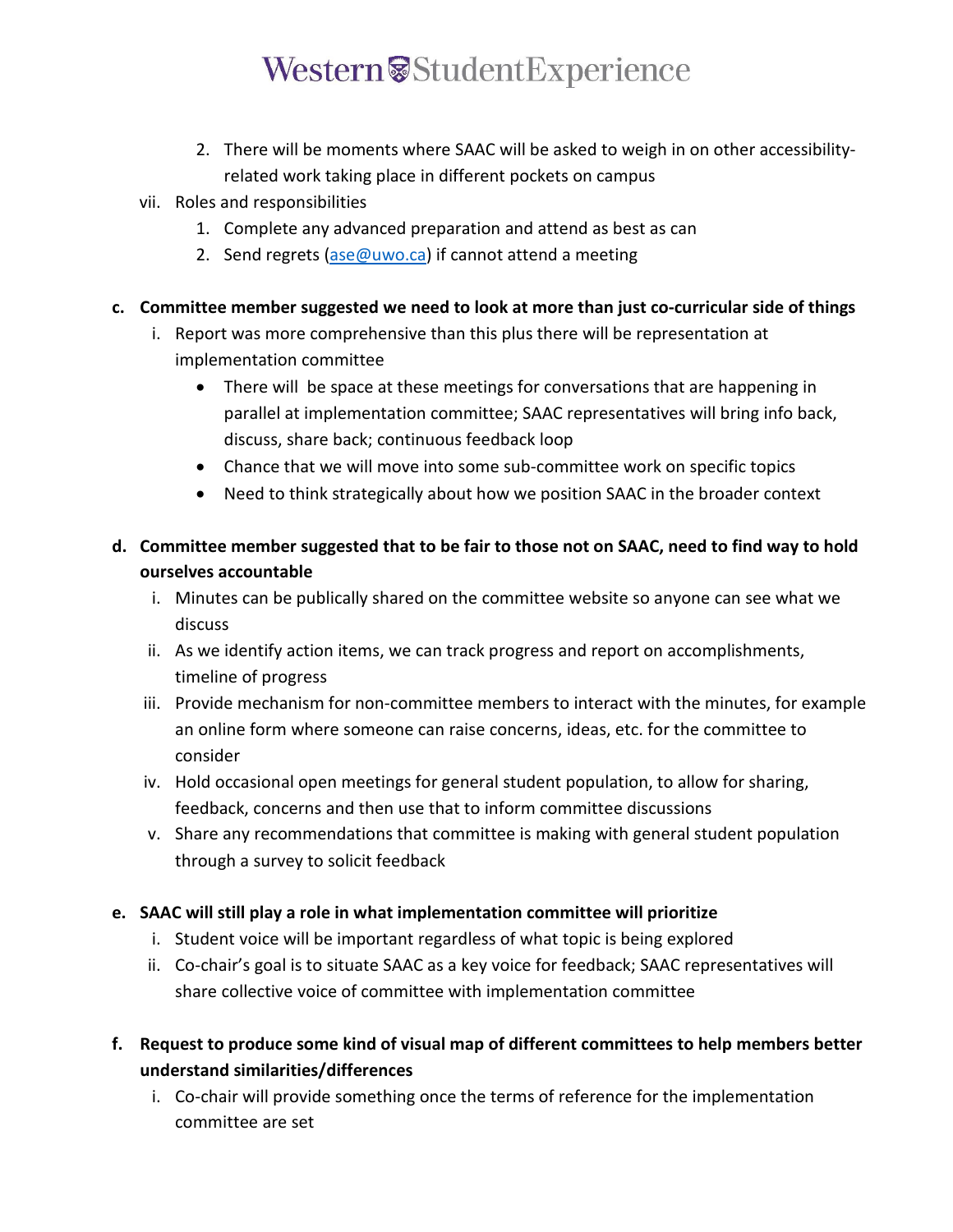## Western<sup>®</sup>StudentExperience

#### **g. Committee member inquired about committee's budget**

- i. Stipends for committee members coming out of general AE budget
- ii. Accessibility Programming Coordinator role to focus on co-curricular programming specifically for students with disabilities
- iii. Other funds will be available for programming ideas
- **h. Committee member suggested that one area of focus for SAAC is to advise on how to better shine light on what is already available (e.g. bursaries) for students with disabilities** 
	- i. This may be a good point to raise in the next meeting when we discuss website content

Other comments regarding the Terms of Reference can be shared through OWL; we will re-visit the terms at our first Fall meeting.

#### **4. Team Agreements/Commitments**

- a. Group norms help us hold each other accountable
- b. This is a living document and committee members may re-visit it to make additions or remove items at any time. If a committee member wishes to amend the team agreements, then they can request that it be added to a meeting agenda
- c. Co-chair has summarized items that came forward from initial discussion, and document will be shared on OWL

#### **5. Implementation Committee**

- Received two undergrad applications and two graduate applications
- Committee will decide one from each category
- Removed name references from applications, put in OWL for review, and then poll made available to vote
- Provided some feedback on what committee may want to consider when selecting representation; consider previous experience representing diverse voices, speak persuasively, professionalism, diplomacy/tact

#### **6. Housekeeping**

- a) Meetings
	- Seeking co-chair
		- o Discussed ideas for a process for identifying interest
			- Reach out to Co-Chair to express an interest and then ask interested committee members to share with the group why they are interested, what qualifies them to be co-chair, etc. and then set up an anonymous voting system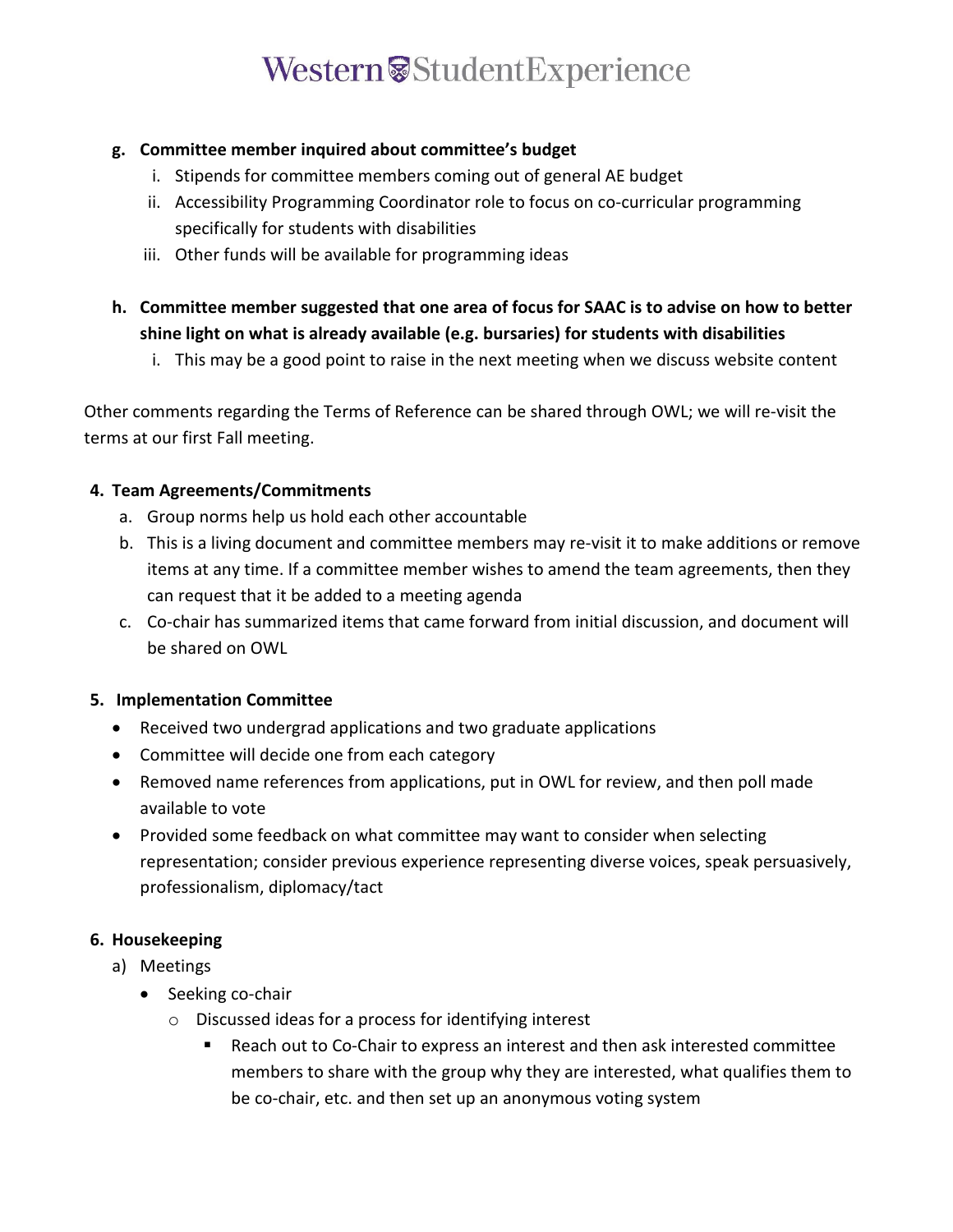## Western Student Experience

- Share responsibilities with committee members in an email so everyone understands what is required of role
- Could consider similar process be used for selecting implementation committee representatives
- Give options of how to introduce self (e.g. video ahead of time, present in moment, written submission, etc. ) for application
- Generally speaking, we will have a practice of co-creating the agenda, with a call for agenda items from the committee as a whole
- We will have a meeting in July and then we will plan to break from meetings for August and September before reconvening in October, once everyone knows their fall schedule; there may be communication and actions required during months when committee does not meet
	- o Timing of meetings; some people's classes are 9:00-4:00 so challenging to meet during day
	- o Need to be mindful of time zones
	- o Tension between employment and meetings
	- o Consider evening meetings
	- o Difficult to commit to a standing meeting time for some
		- **P** preference to schedule each meeting a few weeks in advance; at least 3 weeks in advance to send doodle and confirming at least 2 weeks in advance would be useful
		- a week following meeting, begin process for setting next month's meeting
	- o Co-chair can assist with this process
	- o Unlikely to get full participation at every meeting
- b) Remuneration
	- We will divide the honorarium into two payments; one in December and one in April. Closer to December you will be provided with a form that will need to be completed.

We ran out of time to get to the remaining items on the agenda (OWL, website, information sharing). These items can be dealt with electronically, and the co-chair will send them out under separate cover.

A recording of the meeting will be added to OWL.